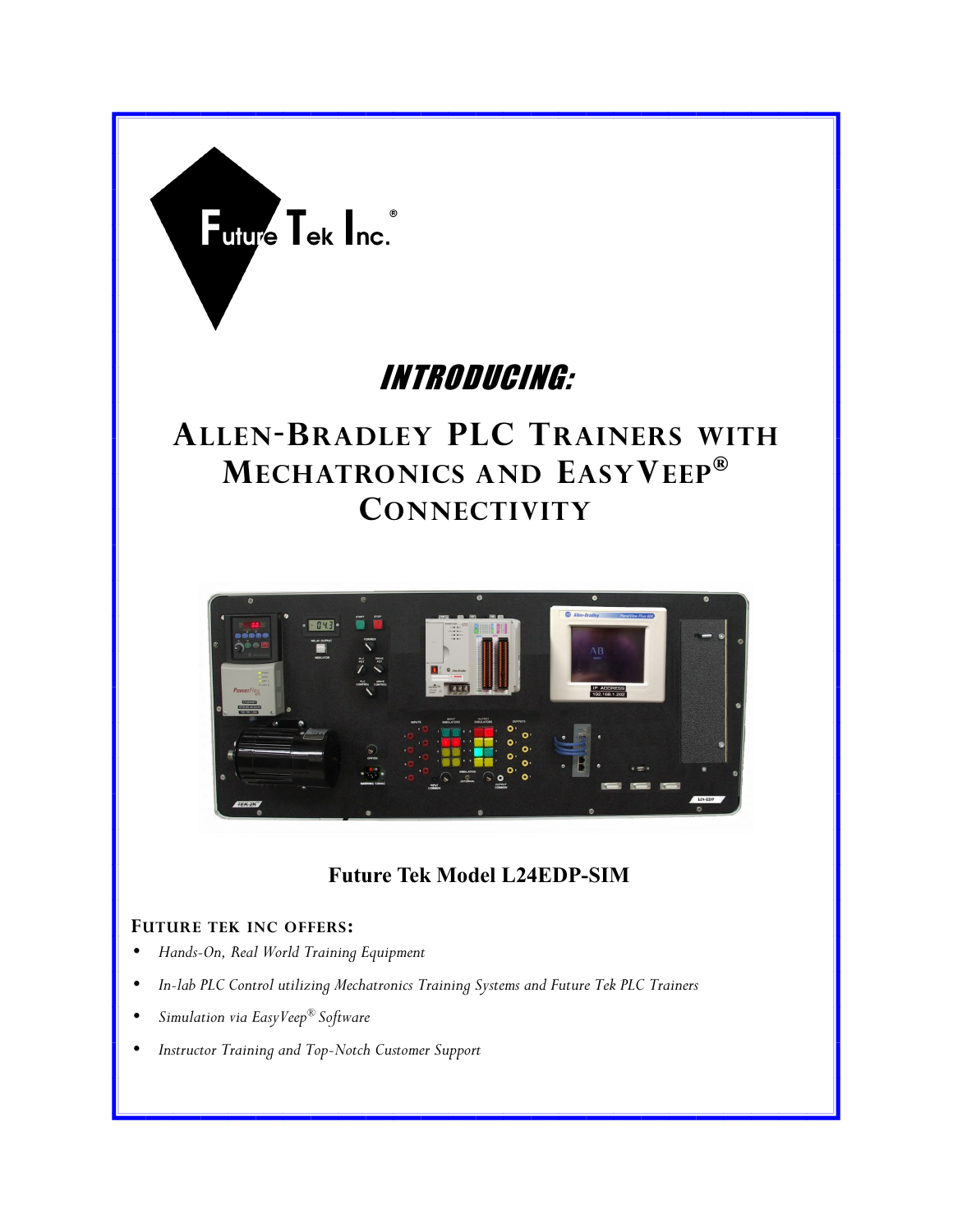### PAGE 2



## **Allen-Bradley Training Systems**

Future Tek, Inc's SIM PLC Training Systems provide hands on programming and troubleshooting training utilizing our step-bystep lab manuals. Our new SIM offerings include connecting ports allowing development of Ladder Logic programs controlling Siemens® Conveyor Training Systems.



**Future Tek Model L24-EDP-SIM**

 **Compatible with Siemens® Conveyor Training Systems**

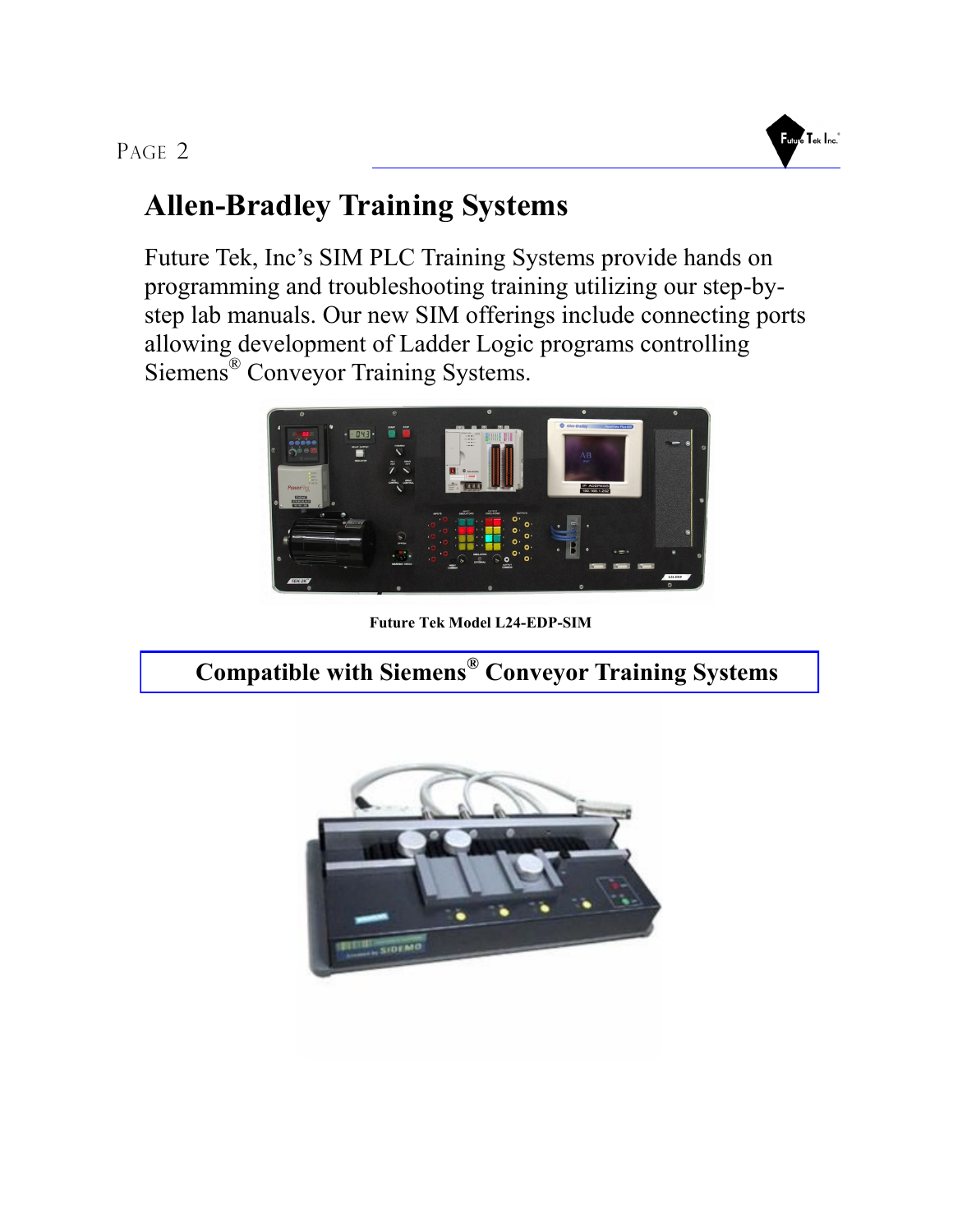### **Alternative Trainers**

# **Allen Bradley® Training Systems**

#### **\*Trainers are available with or without the Allen Bradley® PanelView 700 Plus**

The PanelView allows you to make your program come to life while enhancing the learning experience. You can use FactoryTalk<sup>®</sup> View Machine Edition to build your application and help simplify configuration and strengthen your intergrated Architecture solution.

**Our PanelView manual covers**: Set up communication and Create the PLC program for Project 1 PanelView Application, Create a New PanelView Application, Setup RSLinx Enterprise for Application, Setup Path for Tag File, Setup Project Settings, Create a New Display, Create Push Button, Indicator, and Screen Selectors, Create a Runtime Application, Transfer Utility or Download your Application, Create a Second Screen, Create a Return Button in Application, Create a Date and Time in Application, Create Text in Application, Create Numeric Data Display to Observe Accumulated Values, Create an Increment Button for a Counter, Create a Reset Button to Reset Counter, Create Speed Buttons to run 3phase Motor at 1/4 , 1/2, and Full Speed Forward, Create Speed Buttons to run 3phase Motor at 1/4, 1/2, and Full Speed Reverse, Create Stop Button to Stop 3phase Motor, Use Libraries to install Real look alike AB Start/Stop Buttons to Project, Add motors and Animate them to Project, Create Alarm Trigger for Motor, Create Motor Indicator to Check Running Status of Motor, Create Motor Start/Stop

Button, Setup Alarm Parameters, Deleting a Project, Saving a Project

### **\*Trainers are available with or without the Allen Bradley® PF 40 Variable Frequency Drive and Motor**

**Our Drive manual covers**: Reset Drive To Factory Default Settings, Monitoring Display Group Parameters, Entering Motor Nameplate Data, Changing Parameters / Keypad Control, Changing From Keypad Control To "3-Wire" Control, Simulating A Jog Command, Changing Accel and Decel Time, Changing Ramp, Coast, and DC Brake Stop Modes, PLC 0-10 VDC Analog Control, Troubleshooting Exercise

### \***You can purchase this trainer with or without Mechatronics connections or Simulation Software Interface \*SIM signifies Simulation capability**

We use Festo<sup>®</sup> EasyVeep<sup>®</sup> Simulation Software which adds a visual aspect to our ladder programming exercises. Students are able to program "Real-Time" simulations that enables them to see their programs come alive so they can monitor and make adjustments as needed to their ladder programs.

### **\*This trainer is also available with an Allen Bradley® MicroLogix 1100 or 1400 PLC instead of the AB L24 CopactLogix**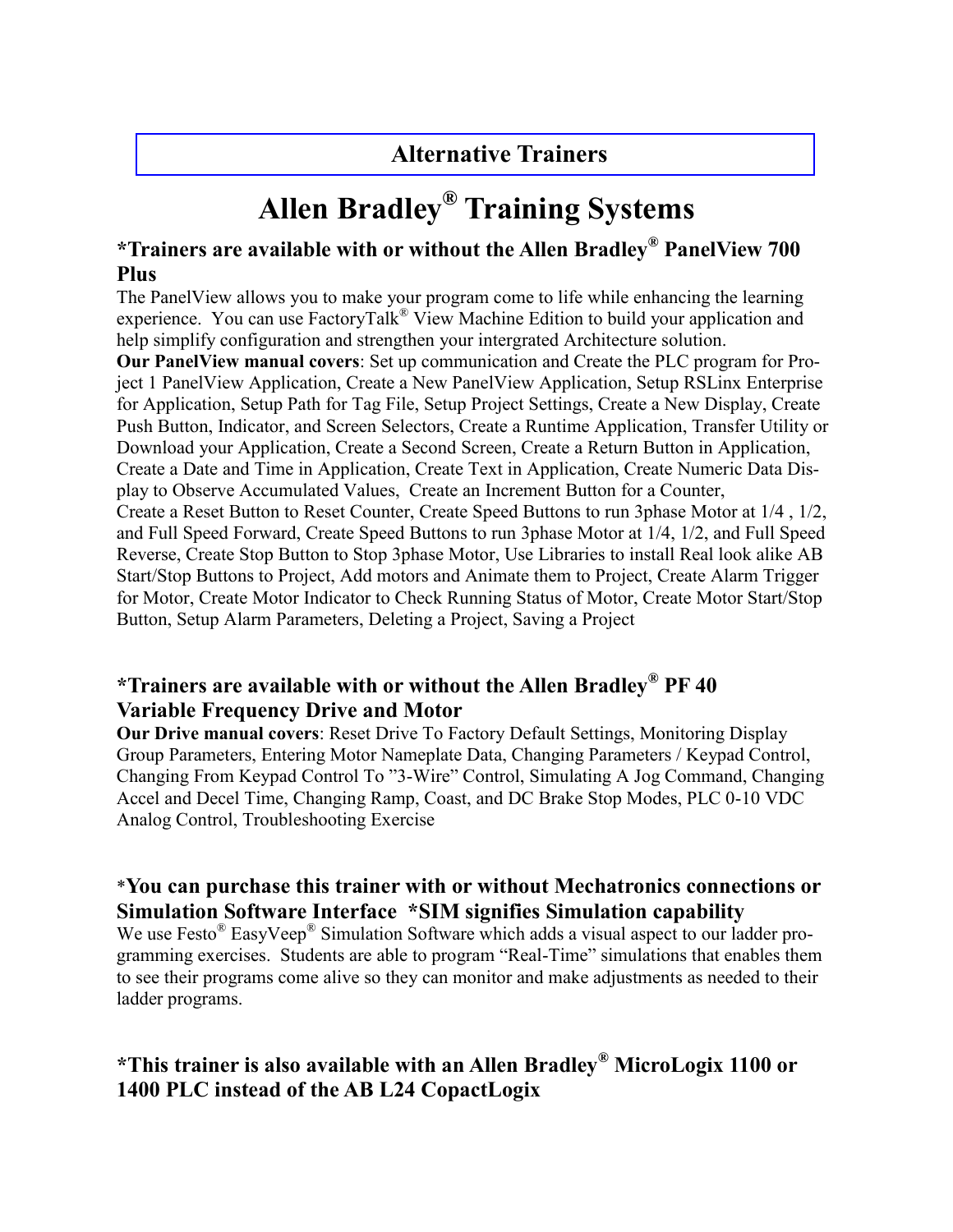## **Allen-Bradley Training Systems**

Future Tek, Inc's SIM series, also, includes EasyVeep® Simulation Software connection. The EasyVeep® Software provides interactive PLC control of real-world processes through simulation.



**Future Tek Model 1100-SS-SIM**